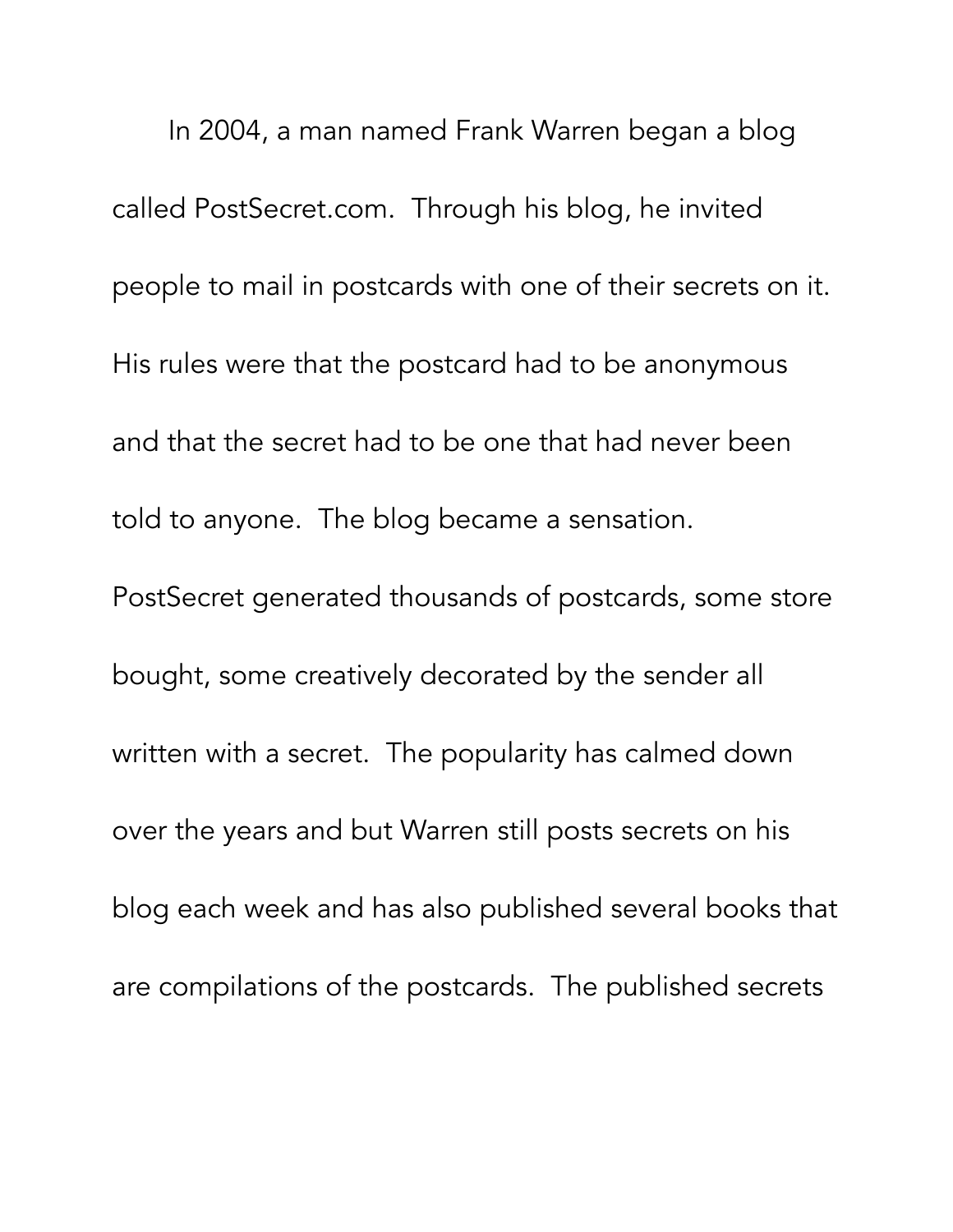range from inspiring to humorous to heartbreaking. Some examples include

 \*I pretend to sneeze in public so strangers will bless me

 \*I serve decaf coffee to people who are rude to me \*I'm starting Rabbinical school and I love bacon \*I'm not funny, I just steal my jokes from tv \*I'm the type of person I complain about \*Every time a racial slur pops into my head I get very sad that my dad taught them to me \*I regret the answer I gave you the night you called

to ask if the baby was yours

\*Being a firefighter helped me find God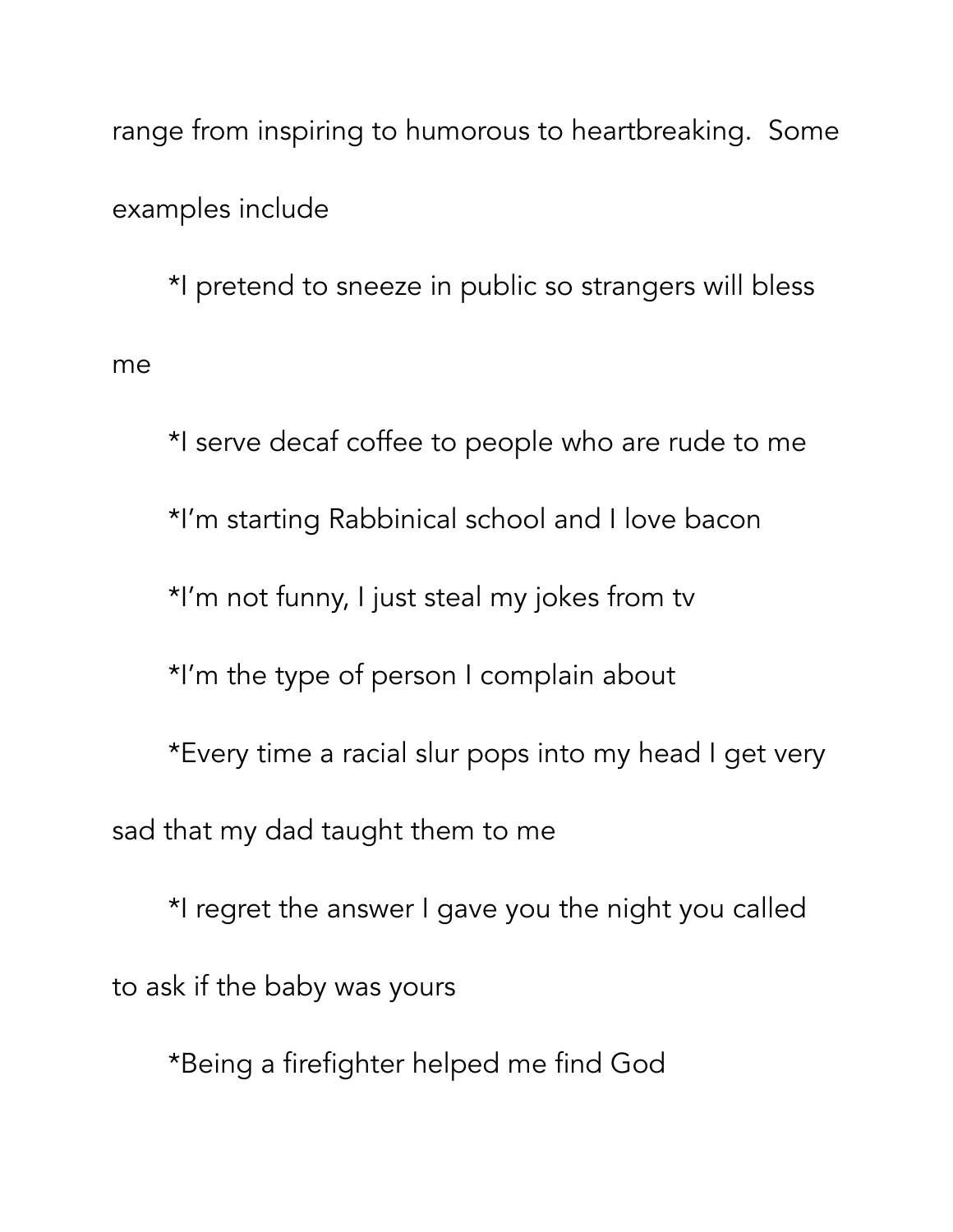Everybody has at least one secret that they do not want the people around them to know. All of the people whom Jesus encountered most likely had a secret that they thought he didn't already know. I'd like to imagine some of their PostSecrets:

 For instance, in the story of Jesus feeding the five thousand, Jesus and his disciples are surrounded by crowds of hungry people who have followed Jesus for healing. Jesus asks Philip "Where are we to buy bread for these people to eat?" Philip responded "Six months wages would not buy enough bread for each of them to get a little".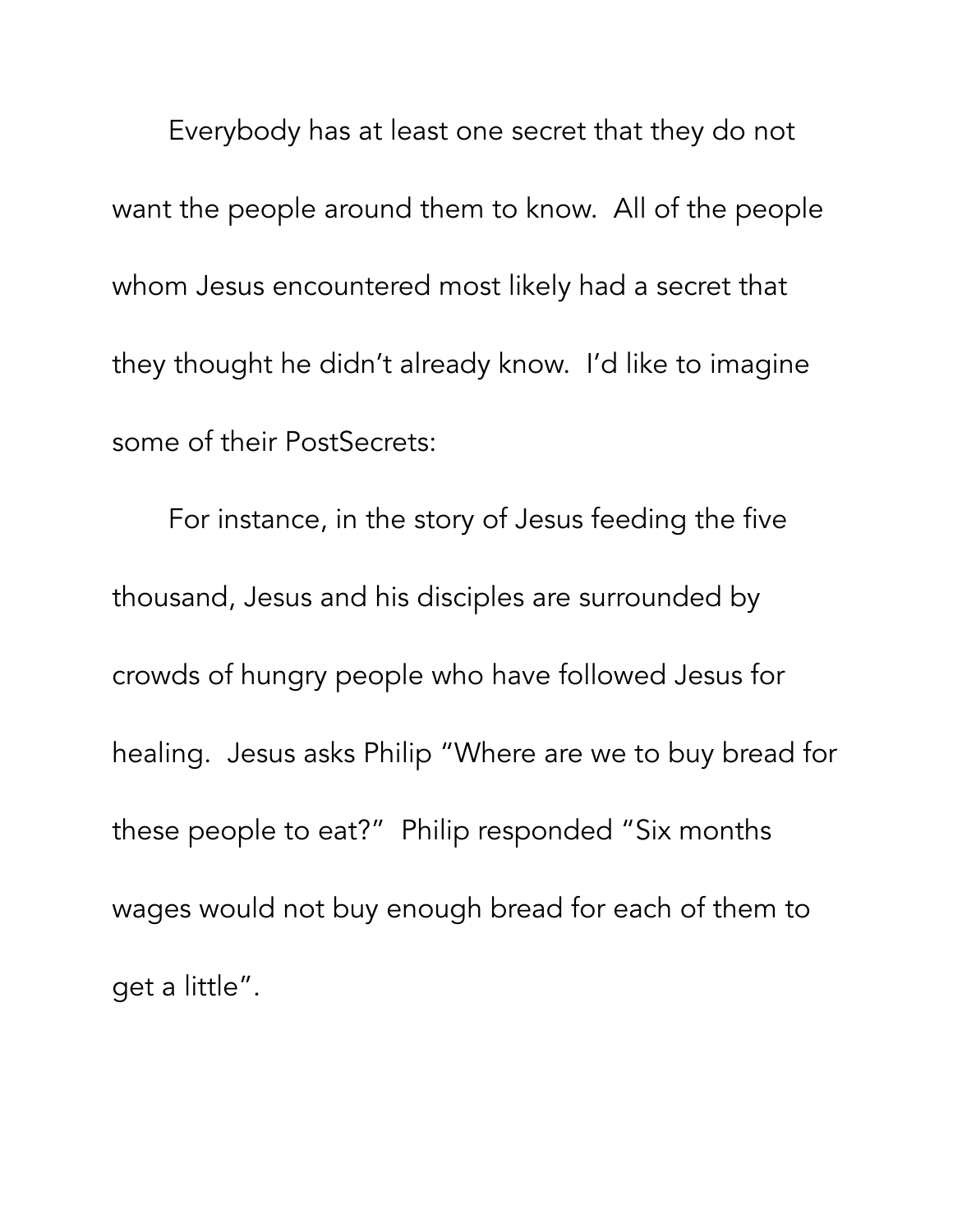I imagine Philip's PostSecret would have read "I am totally overwhelmed by the demands of the people in my life". The Pharisees and Scribes who dragged the adulterous woman to Jesus would have a PostSecret that would read: "We love the sound the stones make when they hit the sinner." When Jesus was brought to trial, Pontius Pilate's PostSecret would read "I am Rome's puppet. I am the real prisoner, not Jesus."

 The Samaritan woman in our gospel had a secret that no one but the residents in her town would know. She was marginalized, not for one issue, but for three. The first being that she was a woman. Women were ranked low in the social scale. Men, especially those not in relation,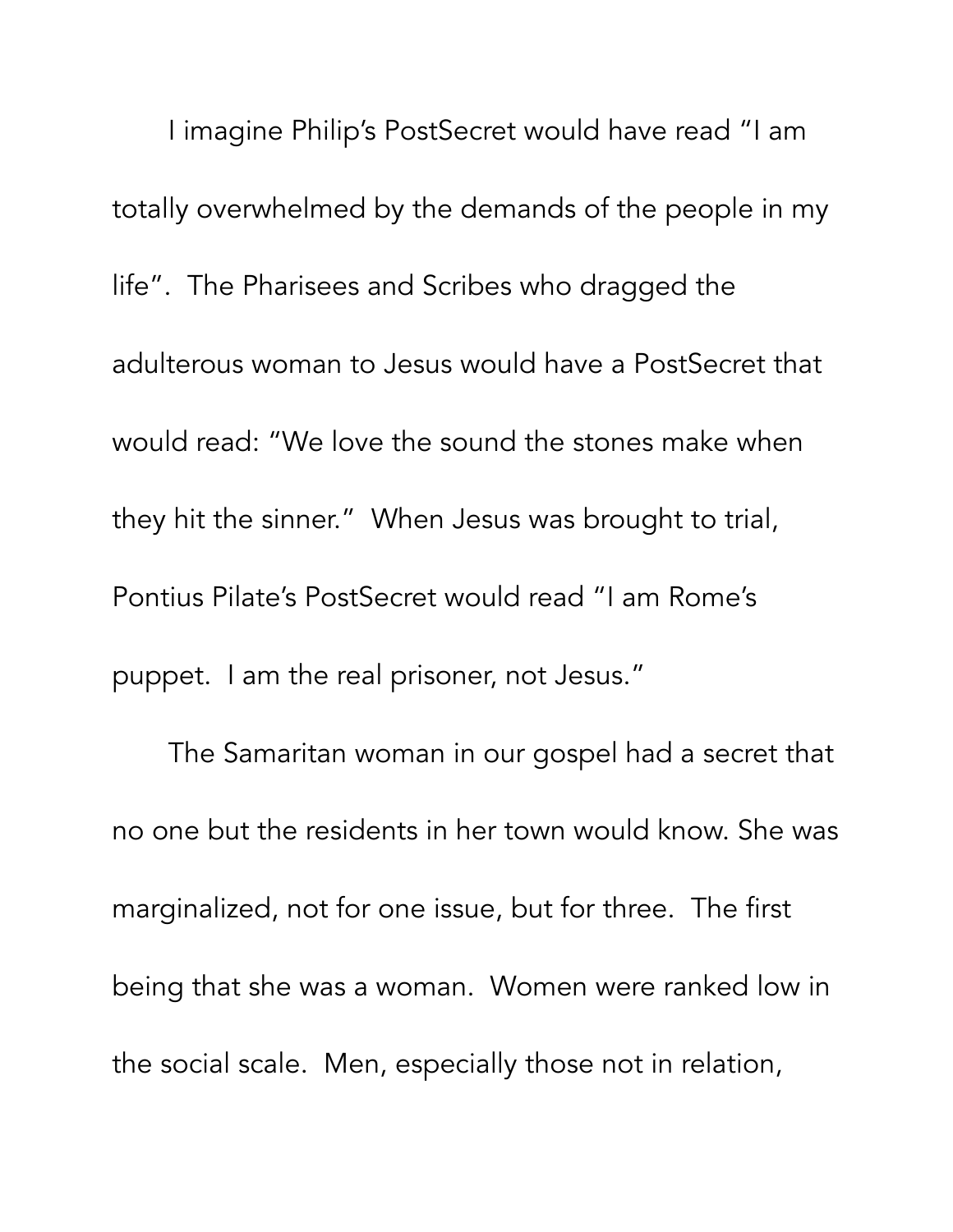were not to speak to women in a public place. Second, the woman was a Samaritan. The Samaritans and the Jews had been involved in an intense rivalry at least 200 years before Jesus was born over the correct location of the temple. The Samaritans claimed the proper place to worship was at Mount Gerazim and built a temple there, which Jewish troops destroyed. Relations between the two nations continued to falter. Many Jewish travelers would voluntarily add many extra miles in their journey just so they could avoid traveling through Samaria. For a Jewish man, like Jesus, to be seen with a Samaritan was socially unacceptable.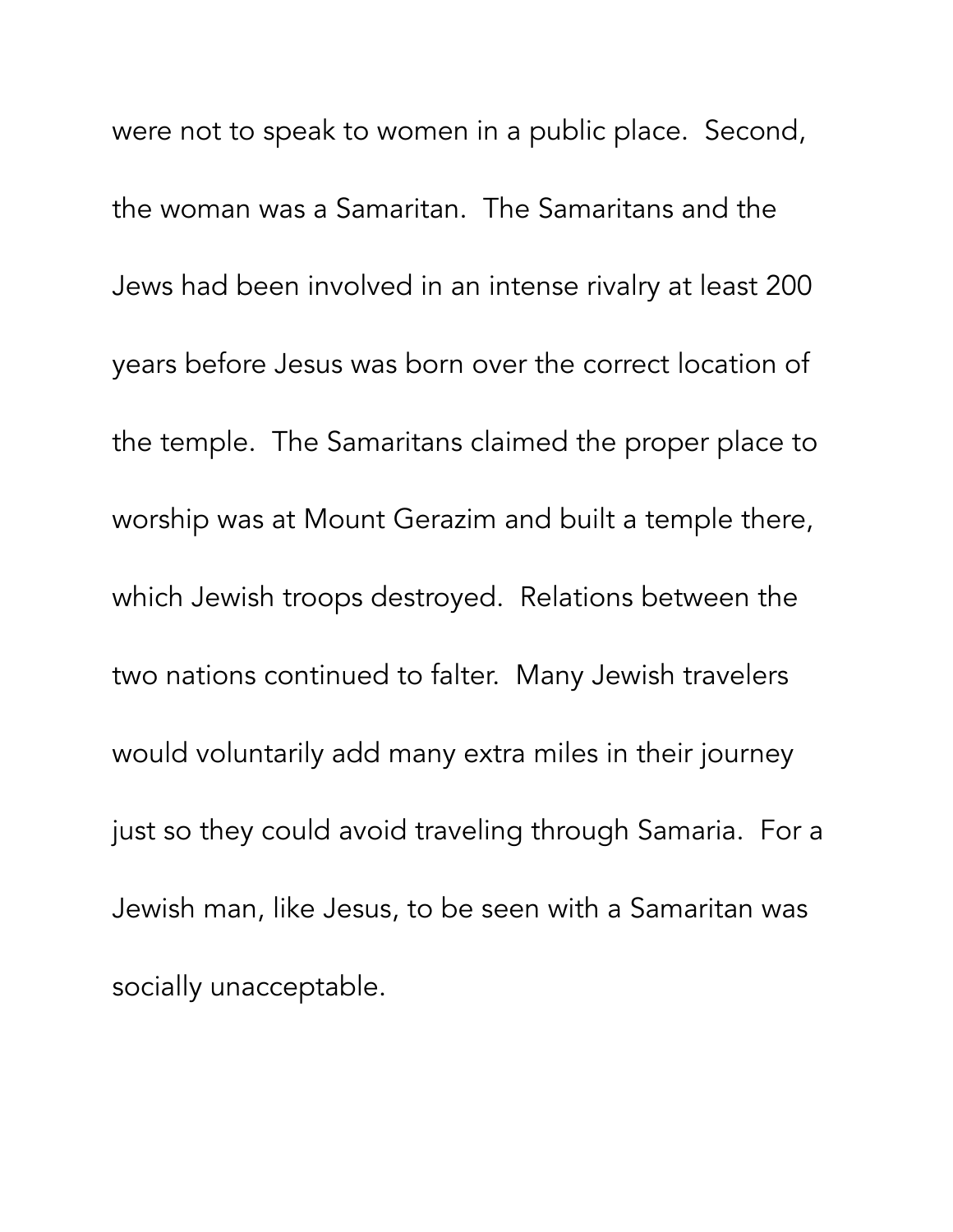The third reason that this woman was ostracized was that she had a shameful past; being married five times and currently living with a man she was not married to. Regardless of whether her husbands had died, or if she had been divorced or stranded, socially, she was branded a loose woman and full of sin.

 This might explain why she came to draw water at the sixth hour, or about noon. During this time of the day, the temperatures have risen and not many people are out. The woman most likely went to the well at this time because she was least likely to encounter others. She could hide her secrets.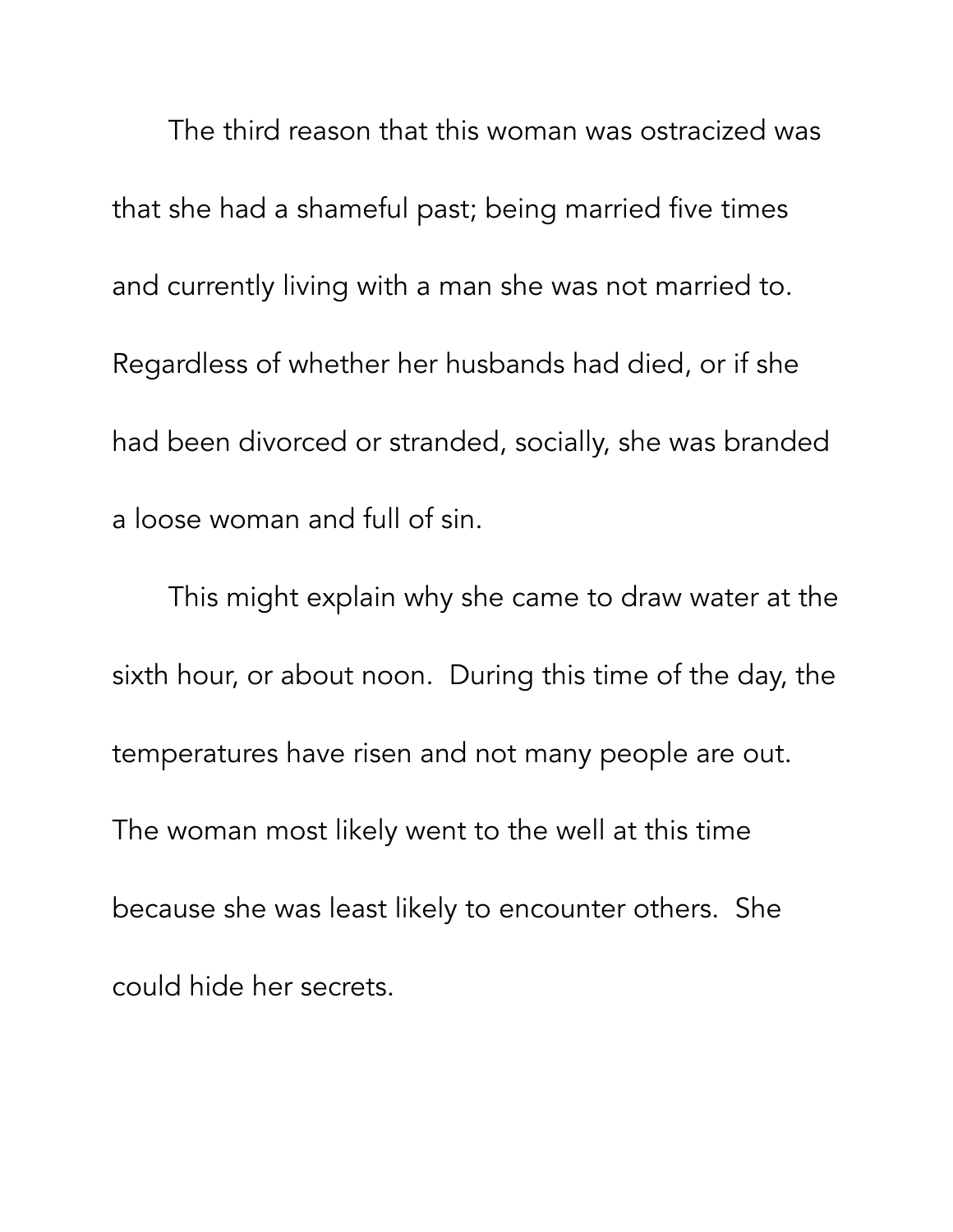But here, she encounters Jesus who was tired from his journey. He ignored the social boundaries and risked the chance of ridicule by asking her for a drink of water. Here began the life changing moment for this woman. Jesus told her about living water. He says, "everyone who drinks of this water will be thirsty again, but those who drink of the water that I will give will never be thirsty. The water that I will give them will become in them a spring of water gushing up to eternal life." Jesus has drawn her in. She wants this living water, she has let her guard down. Jesus tells her to call her husband and come back. Fearing if Jesus finds out her secret, she will not receive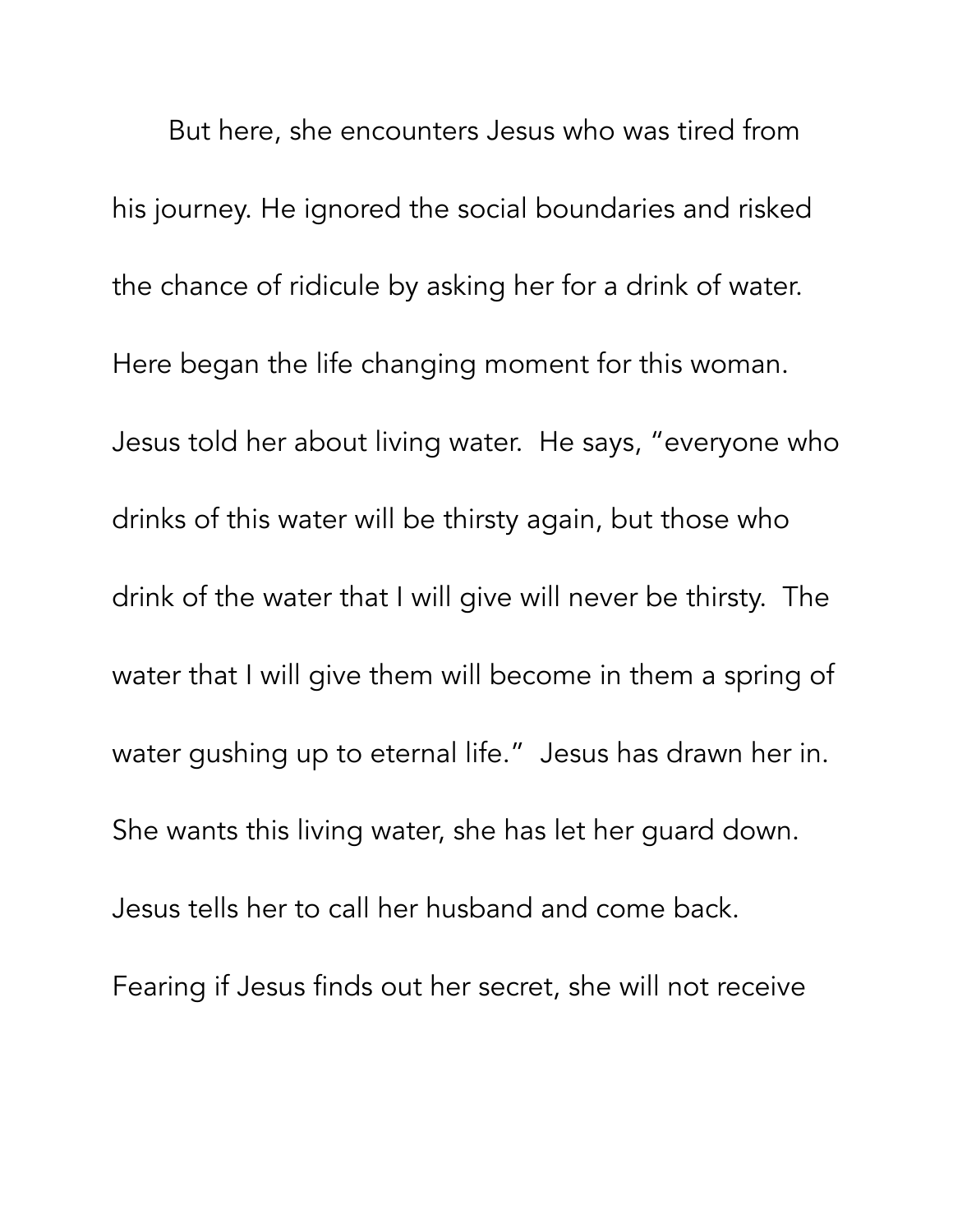this living water, she responds "I have no husband"....which is half truth!

 Much to the surprise of the woman, Jesus reveals that he knows that she has no husband, but he goes further to reveal that "That's nicely put; I have no husband. You've had five husbands, and the man you're living with now isn't even your husband!" The woman was most likely stunned, and based on her status in society, expected Jesus to judge her and comment negatively on her past, especially being that Jesus seemed to know her deep dark secret.

 But Jesus did not chastise her or call her to account. He saw her as she was, compassionately understanding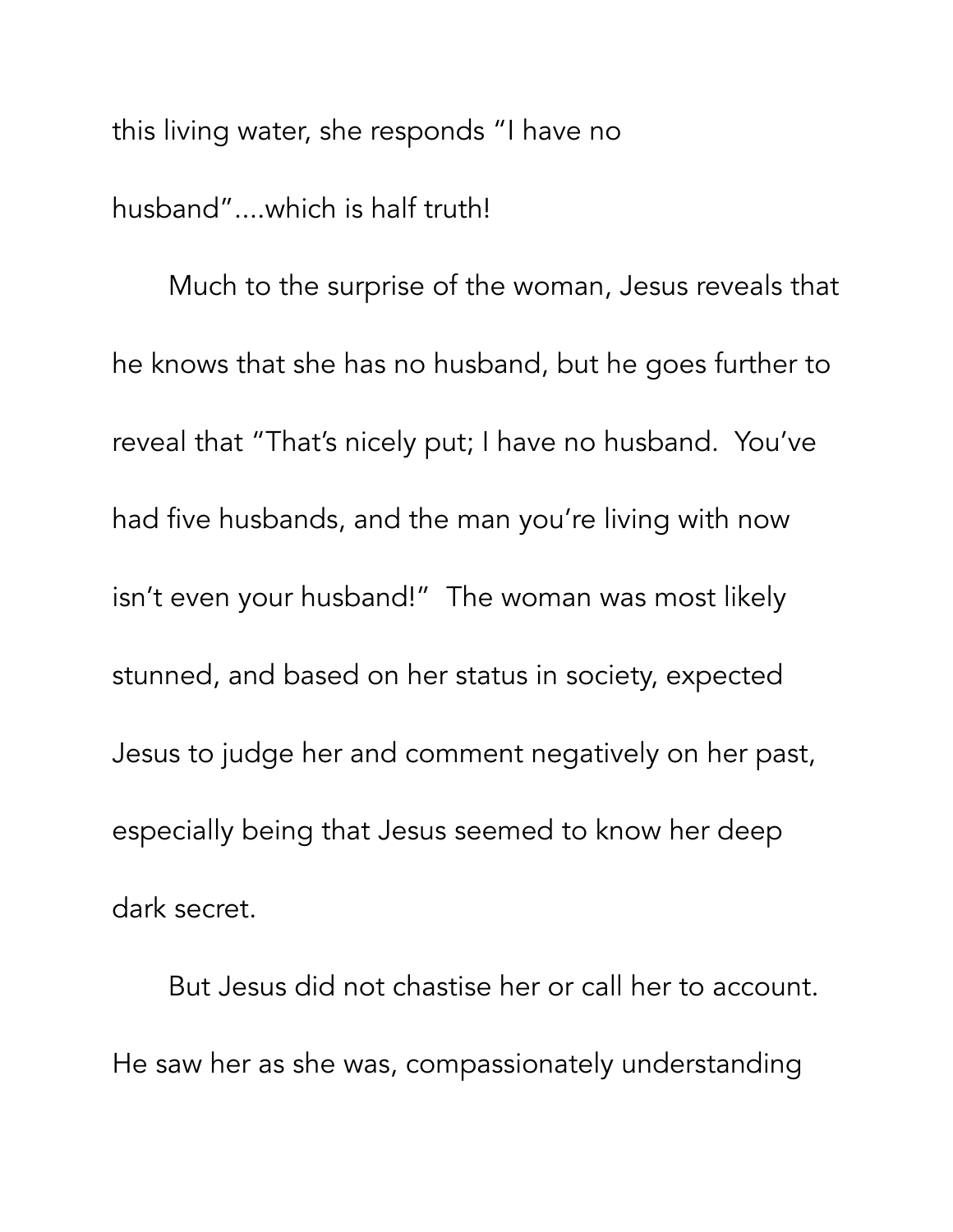her circumstances and willingly offering living water to her. This compassion and the knowledge of her secret were all the woman needed to know that Jesus was the Messiah. She left her water jar behind, a symbol of her secretive past, and ran from the well back to town proclaiming "Come and see a man who told me everything that I have ever done!" She did encounter living water and was freed by Jesus from her secrets and was encouraged to share with others what had happened to her.

 So often we are like the woman at the well. We all have a secret or two that we would never risk sharing with anyone, even our spouse. Those secrets are hidden deep inside of us. We hope and pray that no one ever finds out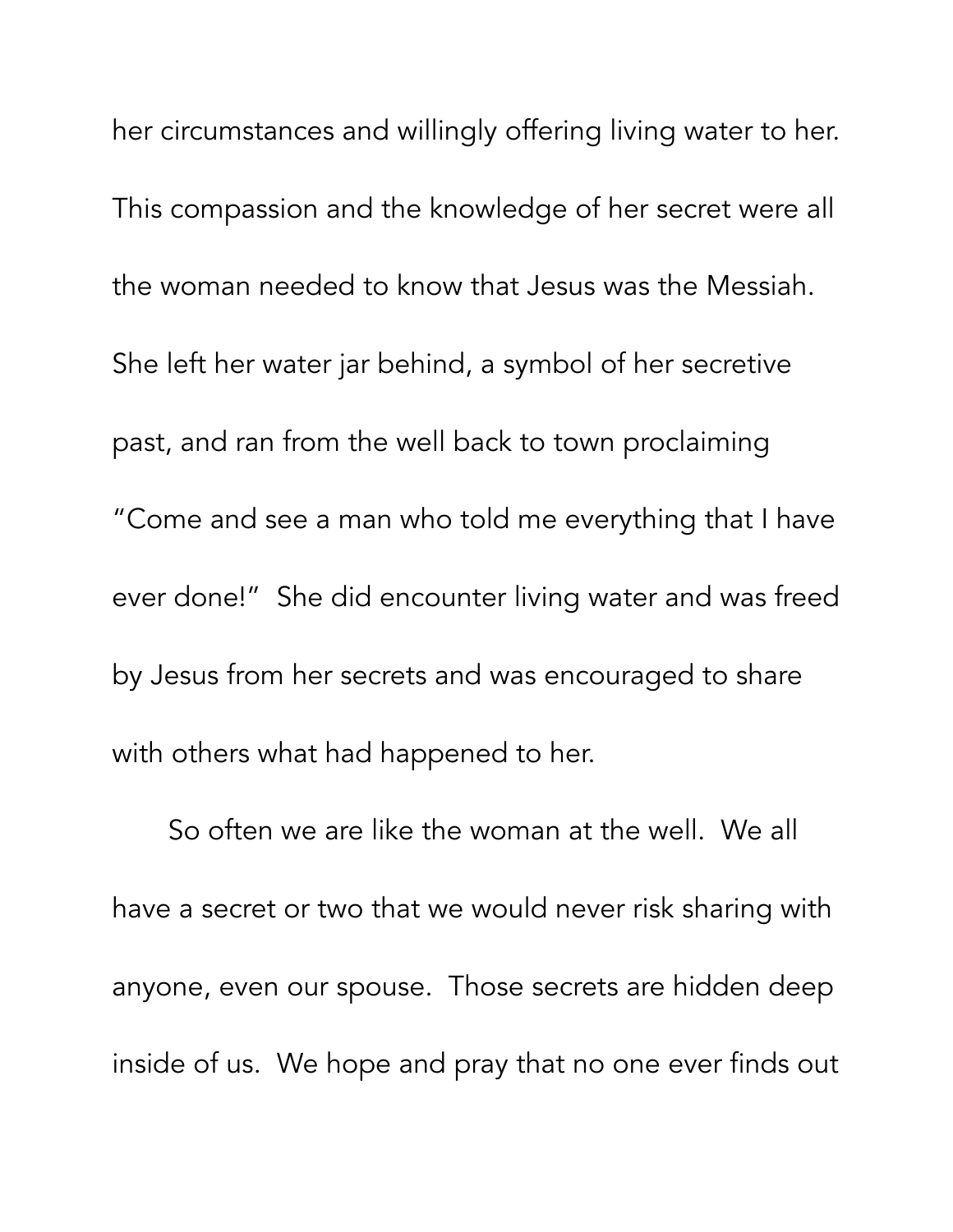about them. But what we many times don't realize is that they are known. Jesus, who knows everything about us, knows all of our secrets and he doesn't hold them against us. He offers us this living water. He wants our thirst to be quenched. But unfortunately, it can hard for us to accept the living water, claiming we are unworthy, ashamed of our secrets. We may have the mindset of the Samaritan woman "if he finds out my secret, that could be a deal breaker."

 But the great thing is- the thing that we constantly need to be reminded of is that Jesus came to us for the purpose of dealing with the woman's painful secrets and Jesus came to us for the purpose of dealing with all of our